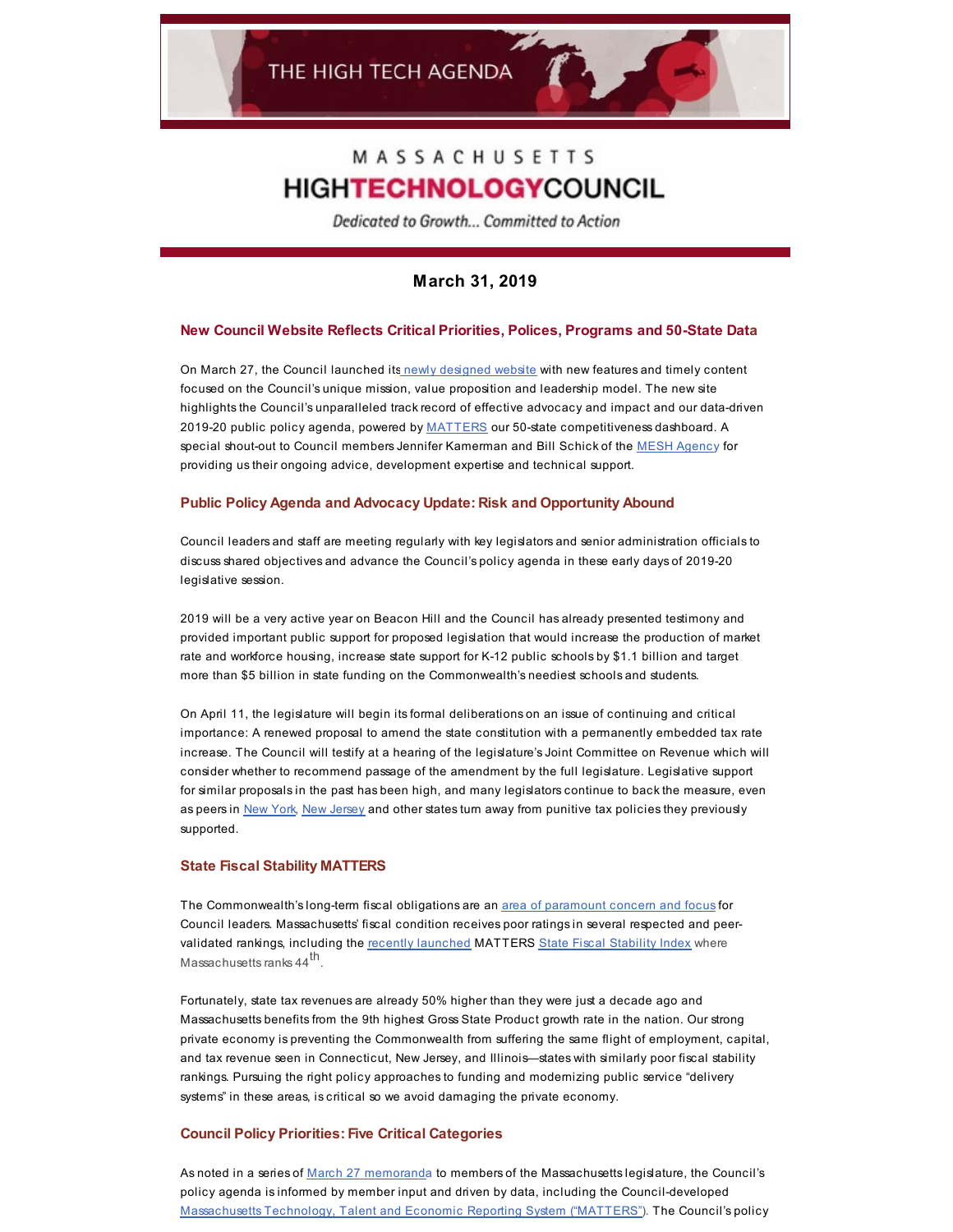priorities for the 2019-20 biennial legislative session focus on the following key areas. (Click the links to see the full policy memos):

- [Education](http://www.mhtc.org/advocacy/public-policy-agenda/education/) and Workforce
- [Housing](http://www.mhtc.org/advocacy/public-policy-agenda/housing/)
- [Publicly](http://www.mhtc.org/advocacy/public-policy-agenda/health-care/) Funded Health Care
- [Taxation](http://www.mhtc.org/advocacy/public-policy-agenda/tax-and-fiscal-policy/)
- **[Transportation](http://www.mhtc.org/advocacy/public-policy-agenda/transportation/)**

Contact Mark [Gallagher](mailto:mark@mhtc.org) to learn more about the Council's policy priorities and how you can get involved in our advocacy efforts.

#### **Council Testifies in Support of K-12 Education Funding Increase and Reform**

On March 22, Council Vice President Mark Gallagher delivered [testimony](http://www.mhtc.org/wp-content/uploads/2019/03/MHTC_Testimony_Foundation-Budget-Reform-HB70-FINAL-3.22.19-x.pdf) to the Massachusetts Legislature's Joint Committee on Education in support of Governor Baker's proposed legislation to reform the way more than \$5 billion in annual state funding is allocated to local school districts.

The Governor's proposed [legislation](https://malegislature.gov/Bills/191/H70) would:

- Commit to a multi-year, \$1.1 billion investment that targets additional state investment and support towards the highest need students and schools;
- Update state aid funding formulas to reflect 2019 circumstances and costs; and
- Ensure appropriate state oversight and authority to ensure improvement in chronically underperforming schools.

Importantly, the legislation's most impactful reforms and expanded financial supports can be implemented now and will be funded with existing available revenues or at no additional cost to the Commonwealth. They are not dependent on the identification of new resources or revenue streams that may or may not materialize in the future. The legislation also recognizes that resources alone and "blank check" spending policies without assessment and accountability are not a silver bullet for improved outcomes or closing achievement and opportunity gaps.

## **Women in Leadership Initiative Launched; Members Invited to Join McKinsey & Co. Survey**

On March 27, a diverse group of 50 prominent Massachusetts leaders participated in the Council's inaugural Women in Leadership meeting at the [state-of-the-art](https://www.bostonglobe.com/business/2019/03/27/workspace/Xa5gFxZbBT3mJQRCFxSQJO/story.html) Boston headquarters of Council member PTC.



The forum, sponsored by [Kronos](https://www.kronos.com/), marked

the public kickoff of the Council's initiative to guide successful efforts in recruiting, retaining, and promoting women into leadership responsibilities across our organizations.

Council directors will be leading work in the following areas, which will result in the creation of a resource center containing specific practices and/or recommendations:

- McKinsey & Company: Data, framing the business case and measuring success
- PTC: Best practices in recruiting (hiring), retaining and promoting talent
- University of Massachusetts Lowell and WPI: Culture and engaging organizational leadership
- Quarterly member-only focus sessions

Since 2016, the Council has partnered with McKinsey & Co. and reacHIRE to host hundreds of tech leaders at our annual "Closing the Corporate Gender Gap" events and we are pleased announce our continued and expanded collaboration with these two "best in class" Council members. Addie Swartz, CEO of reacHIRE, will co-manage this sustained Women in Leadership initiative along with Council CEO Chris Anderson.

Council members and meeting attendees will soon receive a call to action communications with more detail on the follow-up to this meeting and how your organization can engage. Contact Bernie [Prusaczyk](mailto:bernie@mhtc.org) to learn how you can participate in and support this initiative.

#### **Council's 2019 Annual Meeting Set for June 10, 2019: Registration and Sponsorship**